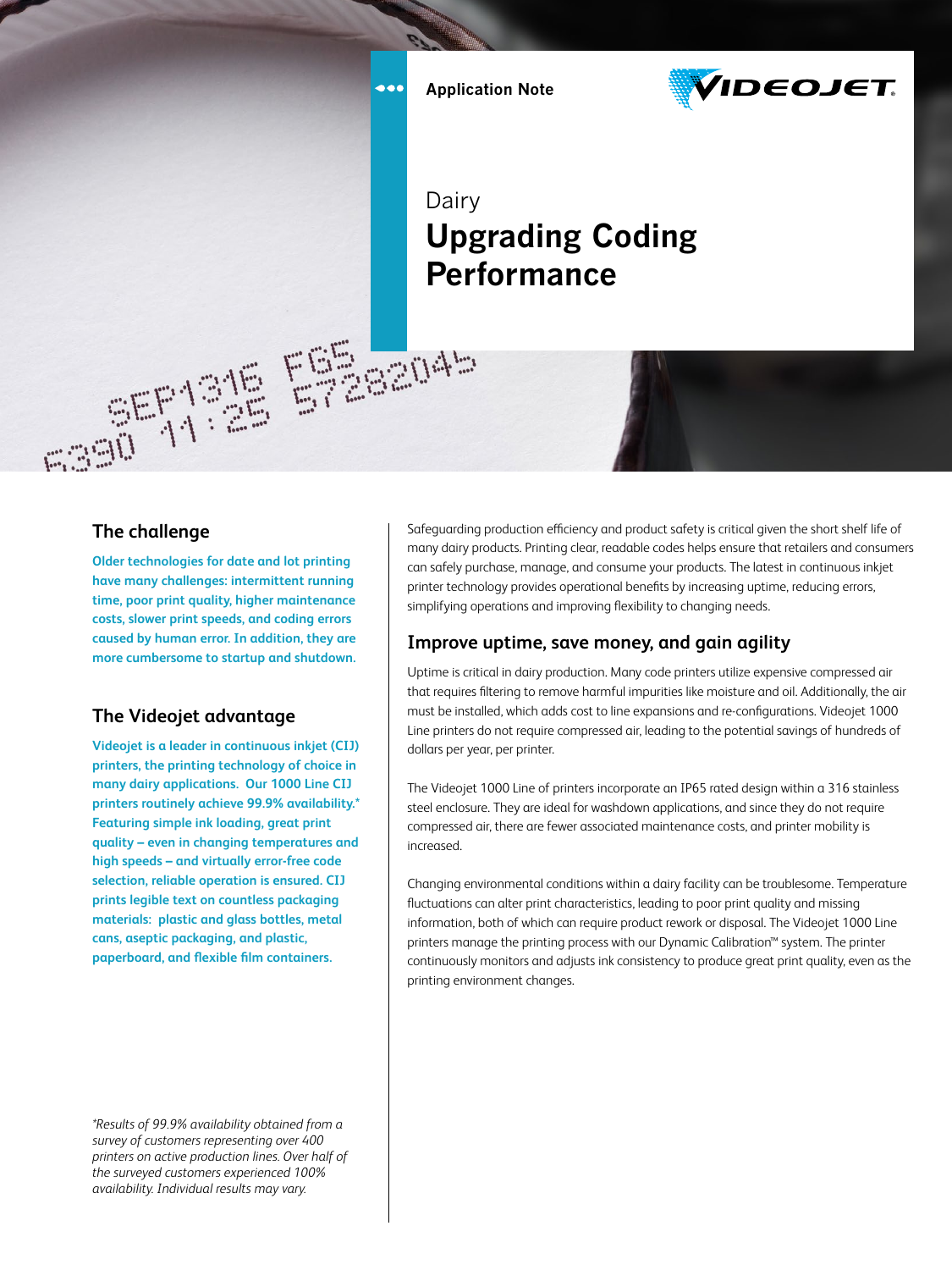

#### **Virtually no mess, no waste, no mistakes – easier daily operation**

Don't waste time maintaining the printer – use your time running your line instead. Many older printers require operators to add fluid to internal canisters or to load fluid bottles inside disorganized printer cabinets. Fluid spills are common, messy, and incur costs for clean-up. Accidentally loading the wrong fluid can lead to poor codes, costly printer service, and having to dispose of inaccurately coded products.

Fluids for the Videojet 1000 Line printer are contained in simple-to-load, sealed Smart Cartridges™ which easily slide into the printer cabinet. The sealed cartridge helps ensure no volatile chemical spills or odors, and lowers the amount of fluid lost to evaporation. Each Smart Cartridge™ includes chip that the printer reads when the cartridge is installed, reducing errors and helping to ensure that only the correct fluids are consumed by the printer.

The damp dairy environment can alter printing operation as water is ingested into the ink system. Water in the ink system affects ink stability, causing altering of ink droplet flight and clogging of the printhead. This clogging leads to poor print quality, printer problems and increased maintenance. The ink recycling system in the 1000 Line printers filters unused ink and by design, reduces the risk of water entering the system.

Delivery of consistent and accurate codes is critical to preventing product waste. Many production lines require operators to set up and select the correct information at the start of each batch. Videojet Code Assurance solutions can virtually eliminate the potential of costly operator errors during code set-up or selection. In fact, with our CLARiSUITE® solution, printers can be integrated into your production management system, eliminating the need for human set-up.

## **Satisfy conflicting business needs**

With many demands on your operation, your printers can become the focal point of your competing business needs. Sales needs more products to satisfy growing consumer demands, marketing needs stylish packaging to attract consumers, regulators need traceability of your products, and production needs to produce quality product. Speed, quality, and more information, in less space, are all challenging with older printing technologies.

Videojet UHS (Ultra High Speed) printers can help you meet your diverse needs and can code 40% faster than conventional printers at a higher dot density. The UHS printer's higher print density gives your packaging team more options for printing more information on new or existing container designs.

Additionally, the UHS printer's higher resolutions allow you to incorporate multi-line codes, which can also be printed in bold, to simplify how you present information to your consumers. And with its higher printing speed, this can be done without slowing production.

As packaging designs shrink (driven by growth in single-serve products), the higher print resolution also allows you to print legible codes with the same information in a smaller space. This helps you to avoid 'printing-versus-packaging' trade-offs.